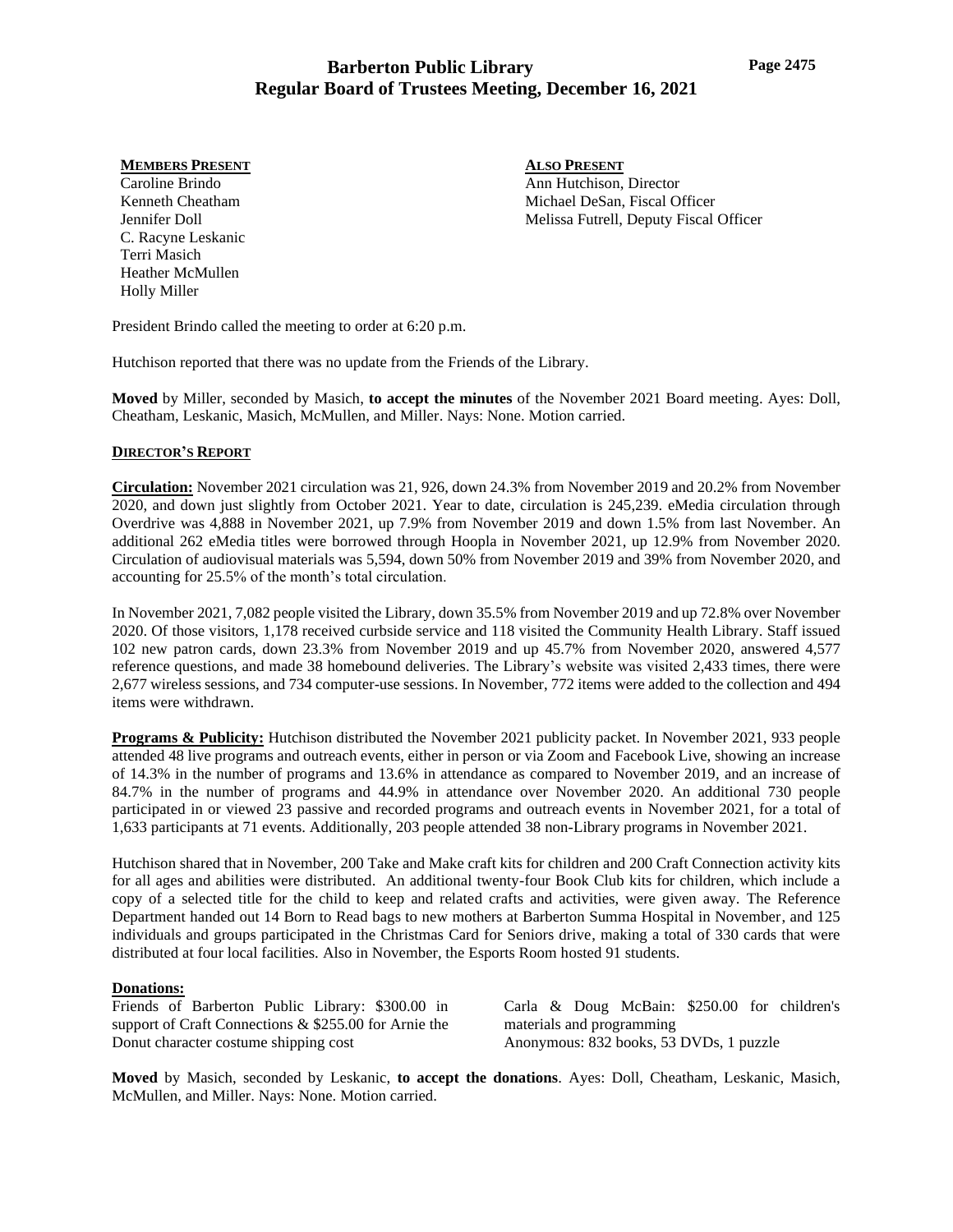**Mission Moment**: Hutchison shared that Reference Services Manager Paula Wagner was assisting an elderly patron apply for public housing. English was his second language. Wagner taught the gentleman how to click in each field to type his responses and stopped by several times while he was on the computer to check on his progress. When asked to provide his current address, the man hesitated, and told Wagner that he had been living in his van for the past three months. Wagner said that she pushed down her feelings and helped him finish and submit his form, and man put his arm around her shoulder and thanked her, to which she replied, "That's why we are here."

**Other**: Hutchison informed the Board that the Library has not been charging customers to send outgoing faxes since September 2021, when the new Sharp copy machine was installed in the lobby. The new machine cannot be configured to charge for faxes, and Hutchison would prefer that all the machines in the building have the same functionality to improve the customer experience. Hutchison requested a Resolution to approve free outgoing fax service for customers, and to reduce the cost of an incoming fax to ten cents per page.

**RESOLUTION 37-2021** – **Moved** by Doll, seconded by Masich, for the library **to provide outgoing fax services to customers free of charge, and reduce the cost of incoming faxes to ten cents (\$0.10) per page.** Ayes: Doll, Cheatham, Leskanic, Masich, McMullen, and Miller. Nays: None. Resolution adopted.

**Moved** by Masich, seconded by Leskanic, **to accept the resignation of Children's Librarian Sarah Massey,**  effective December 31, 2021. Ayes: Doll, Cheatham, Leskanic, Masich, McMullen, and Miller. Nays: None. Motion carried.

**Moved** by Miller, seconded by Masich, **to accept the resignation of Customer Services Library Assistant MacKenzie Milford,** effective December 10, 2021. Ayes: Doll, Cheatham, Leskanic, Masich, McMullen, and Miller. Nays: None. Motion carried.

**Moved** by Doll, seconded by Leskanic, **to accept the resignation of Customer Services Library Assistant Kayla Mize,** effective January 2, 2022. Ayes: Doll, Cheatham, Leskanic, Masich, McMullen, and Miller. Nays: None. Motion carried.

**Moved** by Cheatham, seconded by Masich, **to accept the resignation of Reference Services Manager Paula Wagner,** effective January 20, 2022. Ayes: Doll, Cheatham, Leskanic, Masich, McMullen, and Miller. Nays: None. Motion carried.

**RESOLUTION 38-2021** – **Moved** by Masich, seconded by McMullen, **to promote Catherine Jernigan** to part-time Library Assistant in the Customer Services Department, regularly scheduled 20 hours per week at \$9.16 per hour, effective December 6, 2021. Ayes: Doll, Cheatham, Leskanic, Masich, McMullen, and Miller. Nays: None. Resolution adopted.

Hutchison informed the Board that the Community Health Branch Library will be closed on December 31, 2021 to accommodate staff holiday schedules.

### **FISCAL OFFICER'S REPORT**

The Public Library Fund tax distribution for the month of December 2021 for the Barberton Public Library was \$95,918.80.

DeSan reviewed the financial reports, bank reconciliations, and bills paid for the month of November 2021.

**Moved** by Leskanic, seconded by Cheatham, **to accept the financial report, bank reconciliations, and bills** paid for the month of November 2021. Ayes: Doll, Cheatham, Leskanic, Masich, McMullen, and Miller. Nays: None. Motion carried.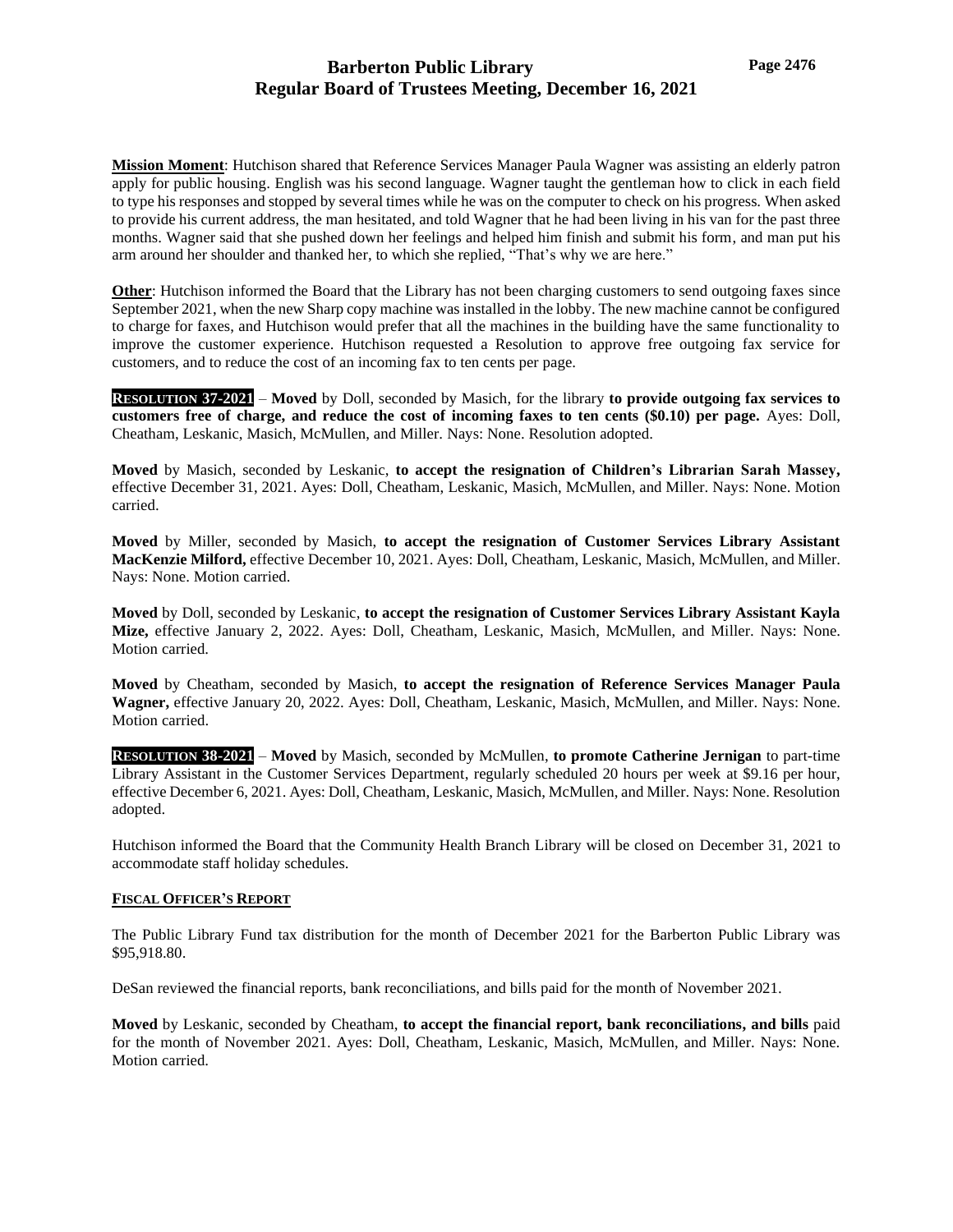DeSan informed the Board that the Internal Revenue Service had not yet released their standard mileage reimbursement rate for 2022. A Resolution to allow for the reimbursement of Library-approved use of a private vehicle will be on January's agenda.

DeSan informed the Board that the state minimum wage would increase to \$9.30 per hour effective January 1, 2022.

**RESOLUTION 39-2021** – **Moved** by Masich, seconded by Leskanic, **to increase the minimum starting wage of the Library Assistant position from \$9.02 to \$9.43 per hour,** effective January 1, 2022. Ayes: Doll, Cheatham, Leskanic, Masich, McMullen, and Miller. Nays: None. Resolution adopted.

**RESOLUTION 40-2021** – **Moved** by Doll, seconded by Leskanic, **to increase the minimum starting wage of the Facilities Services Assistant position from \$9.02 to \$9.43 per hour,** effective January 1, 2022. Ayes: Doll, Cheatham, Leskanic, Masich, McMullen, and Miller. Nays: None. Resolution adopted.

**RESOLUTION 41-2021** – **Moved** by Masich, seconded by McMullen, **to increase the Page position's minimum starting wage from \$8.80 to \$9.30 per hour and maximum starting wage from \$8.84 to \$9.43,** effective January 1, 2022. Ayes: Doll, Cheatham, Leskanic, Masich, McMullen, and Miller. Nays: None. Resolution adopted.

**RESOLUTION 42-2021** - **Moved** by Masich, seconded by Leskanic **to allow a 3% cost of living wage increase** beginning with the pay period that includes January 1, 2022 for all employees employed by the Library as of December 1, 2021, including those above their salary ranges. Ayes: Doll, Cheatham, Leskanic, Masich, McMullen, and Miller. Nays: None. Resolution adopted.

President Brindo left and Vice-President Doll took order over the meeting at 6:45 p.m.

**RESOLUTION 43-2021** – **Moved** by McMullen, seconded by Miller, **to adopt the 2022 temporary estimated revenue and appropriation budget** of \$2,568,770.00 as follows:

| <b>REVENUES</b>     |                                                           |            |                    |
|---------------------|-----------------------------------------------------------|------------|--------------------|
|                     | <b>General Revenue Fund</b>                               |            |                    |
|                     | General Property Tax / RE                                 | 600,000.00 | 667,000.00         |
|                     | Homestead Rollback (PT Allocation)                        | 67,000.00  |                    |
|                     | Public Library Fund (PLF)                                 |            | 1,071,770.00       |
|                     | Other Income                                              |            | 50,000.00          |
|                     |                                                           |            |                    |
|                     | <b>Total Revenue</b>                                      |            | 1,788,770.00       |
|                     |                                                           |            |                    |
|                     | Estimated Carryover of Unencumbered General Fund Balances |            | 1,280,000.00       |
|                     | <b>TOTAL Revenue + Unencumbered Balance Carryover</b>     |            | 3,068,770.00       |
|                     | Less Inactive Funds                                       |            | 500,000.00         |
|                     | <b>Funds to be Appropriated in General Fund</b>           |            | 2,568,770.00       |
|                     |                                                           |            |                    |
| <b>EXPENDITURES</b> |                                                           |            |                    |
| 100                 | <b>Library Services</b>                                   |            | \$<br>1,380,450.50 |
|                     |                                                           |            |                    |
| 200                 | <b>Support Services</b>                                   |            | 383,319.50         |
|                     |                                                           |            |                    |
| 760                 | <b>Capital Outlay</b>                                     |            | 785,000.00         |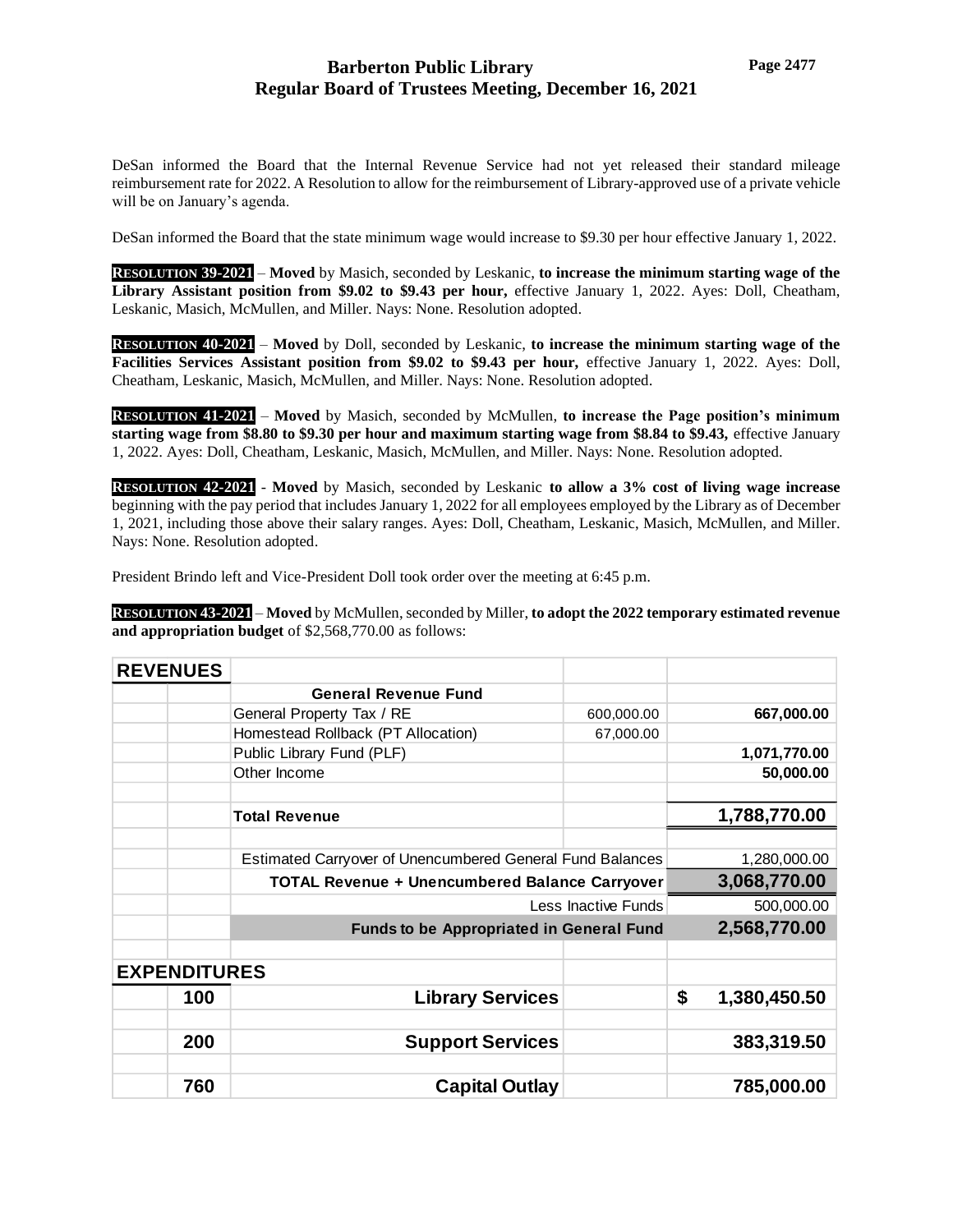| 910  | <b>Transfers</b>                          | 10,000.00          |
|------|-------------------------------------------|--------------------|
| 930  | <b>Contingencies</b>                      | 10,000.00          |
|      | <b>Total General Fund Expenditures</b>    | \$<br>2,568,770.00 |
|      | <b>SPECIAL REVENUE FUNDS</b>              |                    |
| 2801 | Coronavirus Relief Fund - CBDG-CV         |                    |
| 2802 | Coronavirus Relief Fund - OPL Assisstance |                    |
|      | <b>CAPITAL PROJECTS</b>                   |                    |
| 4001 | <b>Building &amp; Equipment</b>           | $\blacksquare$     |
|      | <b>Total All Expenditures</b>             | S<br>2,568,770.00  |

Ayes: Cheatham, Leskanic, Masich, McMullen, and Miller. Nays: None. Resolution adopted.

### **COMMITTEE REPORTS**

**Finance and Audit Committee**: No meeting held.

**Personnel Committee**: The Board concluded that they would prefer to approve starting salary ranges at the same time as the updated salaries of current employees, and requested one-, three-, and five-year budget projections based on the suggested salary updates. This information will be brought to the Board of Trustees at their February 2022 meeting.

**Building and Equipment Committee**: No meeting held.

**Summit County Library Trustees Council**: No meeting held.

### **COMMUNICATIONS AND CORRESPONDENCE**

**OLC Legislative Update**: Hutchison shared that the December 2021 Public Library Fund distribution was 25% higher than the Ohio Department of Taxation's original estimate, making calendar year 2021's total PLF distribution \$464,405,999.00. This is the first time in thirteen years that the PLF has exceeded \$450 million.

**Community Correspondence**: Hutchison shared a Christmas card and other correspondence from former Library Director Barbara Kirbawy.

### **OLD BUSINESS**

**COVID-19 Updates**: Hutchison informed the Board the COVID-19 Rapid Test Kits continue to be in high demand, with 3,456 being distributed in November 2021 and over 7,000 since the service was introduced on September 16*.* Test kits are currently only available to customers via curbside service, and Customer Services staff have begun leaving the kits on a table and asking customers to retrieve them to improve social distancing measures.

### **NEW BUSINESS**

Hutchison shared information with the Board regarding a potential grant opportunity through HHMI Tangled Bank Studios and PBS Nature to fund localized pollinator celebration events in collaboration with other community agencies.